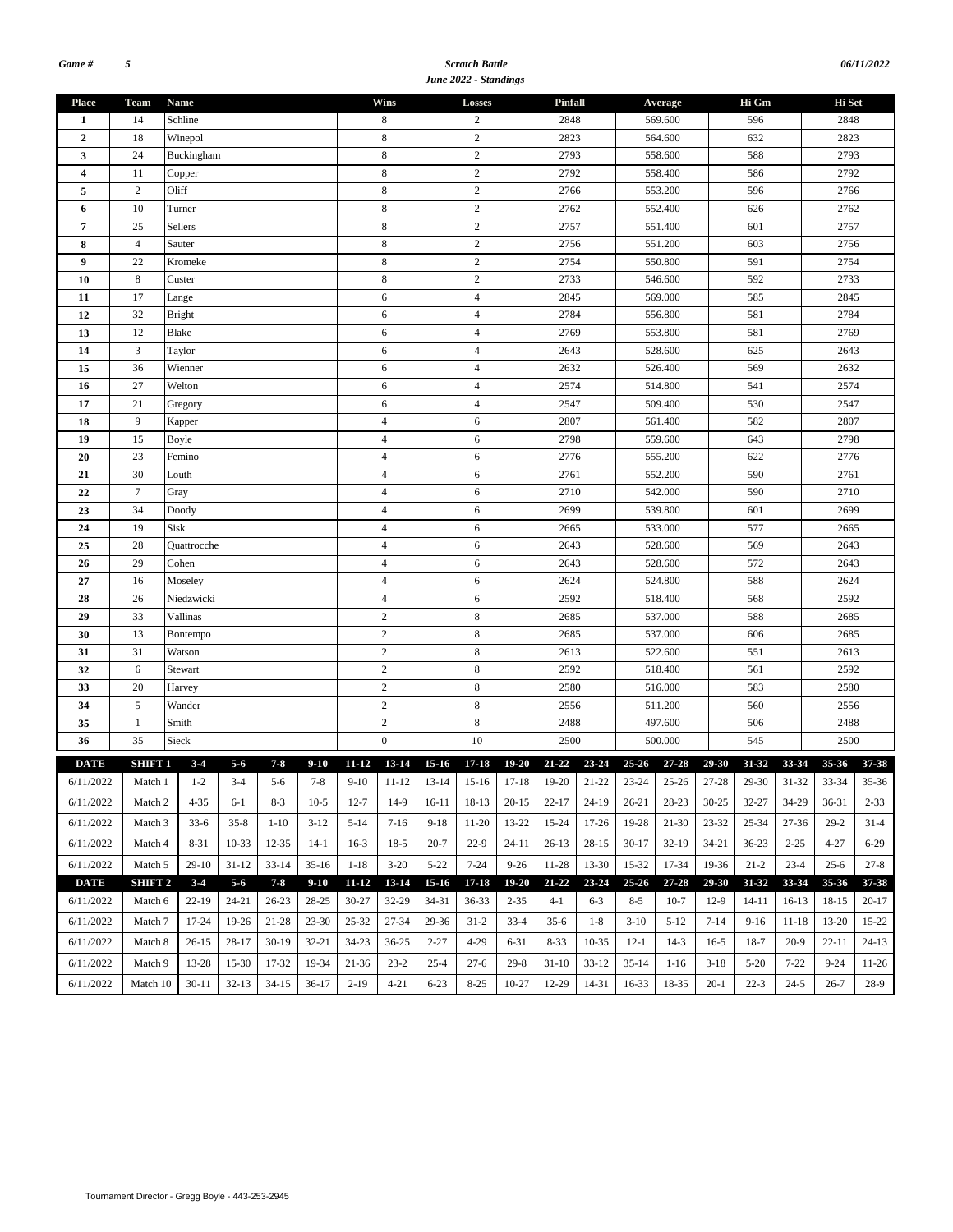*Game # 5*

**Name**

*Scratch Battle 06/11/2022 June 2022 - Standings*

|                      |         |                        |     | June 2022 - Standings |         |                       |         |
|----------------------|---------|------------------------|-----|-----------------------|---------|-----------------------|---------|
|                      |         | Hi Scratch Game - Team |     | Hi Average - Men      |         | Hi Average - Women    |         |
| Boyle                |         | 643                    |     | Don Dove              | 168.800 | Dani McClay           | 145.600 |
|                      | Winepol | 632                    |     | Chris Kruger, Jr.     | 165.600 | <b>Abbey Schline</b>  | 142.800 |
| Turner               |         | 626                    |     | Mark Klingelhofer     | 162.200 | Melissa Mahoney       | 141.000 |
| Hi Game - Men        |         | Hi Set - Men           |     | John DeAntoniis       | 162.200 | Lisa Huber            | 139.200 |
| Chris Kruger, Jr.    | 221     | Don Dove               | 844 | Larry Lipka           | 157.800 | Rebecca Dove Kendall  | 137.600 |
| John DeAntoniis      | 210     | Chris Kruger, Jr.      | 828 | Rob Triplett, Jr.     | 155.200 | <b>Britney Burke</b>  | 134.000 |
| Rob Triplett, Jr.    | 195     | John DeAntoniis        | 811 | <b>Bernie Hipkins</b> | 154.400 | <b>Chasity Gray</b>   | 133.800 |
| Hi Game - Women      |         | Hi Set - Women         |     | Jonathan Green        | 154.200 | <b>Felicity Doody</b> | 132.600 |
| Rebecca Dove Kendall | 173     | Dani McClay            | 728 | Wayne Lipka           | 153.200 | <b>Kristy Penny</b>   | 131.200 |
| Abbey Schline        | 164     | <b>Abbey Schline</b>   | 714 | <b>Joey Sears</b>     | 153.200 | Stephanie Smith       | 126.600 |
| <b>Chasity Gray</b>  | 164     | Melissa Mahoney        | 705 | Colby DeAntoniis      | 150.800 | Marcie Gregory        | 126.200 |

### **Name Ent** *Substitutes*

**Ent Gm Set Gms**

**Avg.**

**Pinfall**

**Gms Pinfall Avg.**

**Gm Set**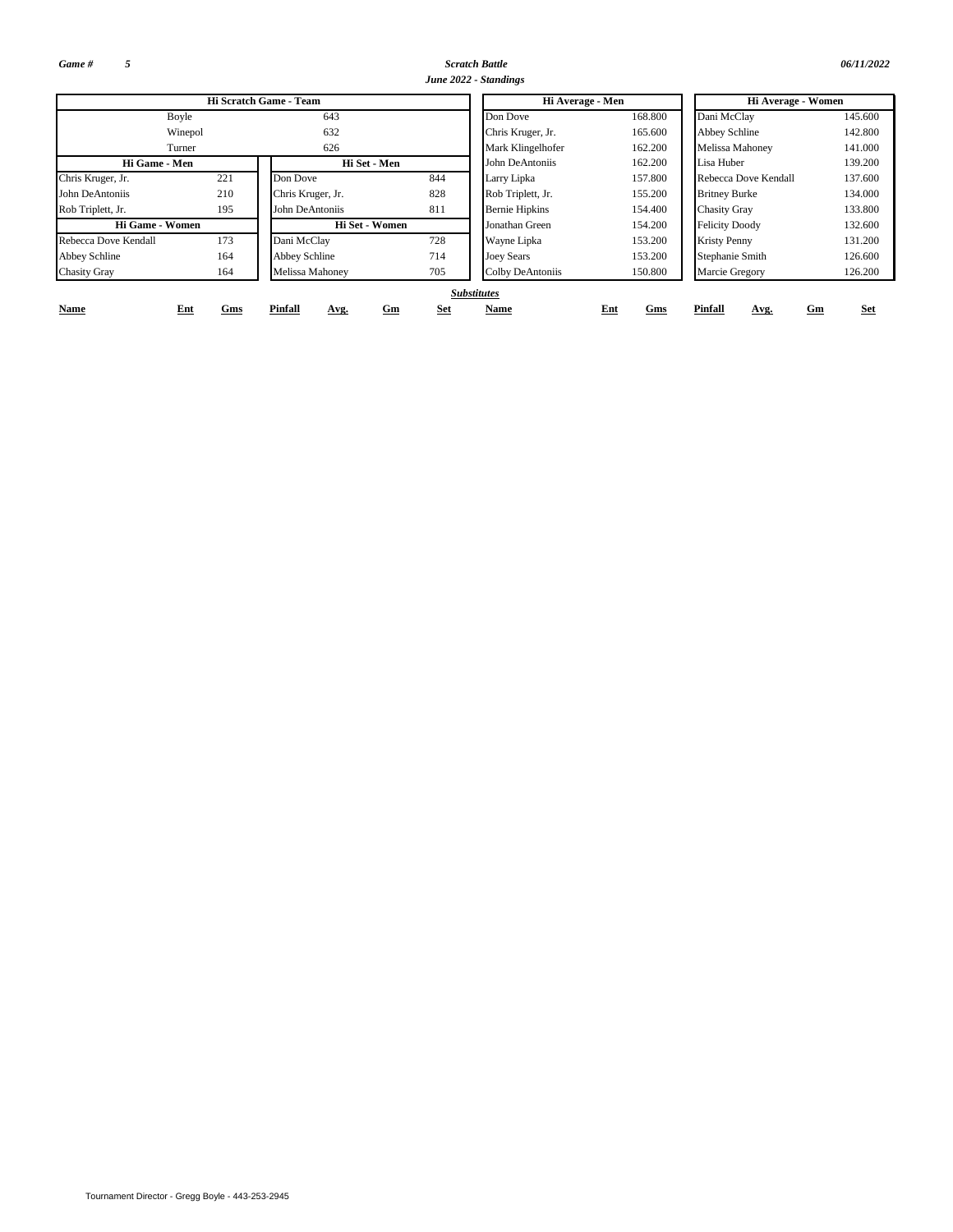## *Game # 5 Scratch Battle 6/11/2022*

*June 2022 - Statistics*

| $#1$ - Smith             | Ent |   | <b>Gms</b> Pinfall | Avg.    | Gm  | <b>Set</b> | # 2 - Oliff          | Ent |   | <b>Gms</b> Pinfall | Avg.    | Gm  | <b>Set</b> | $#3$ - Taylor          | Ent |    | <b>Gms</b> Pinfall | Avg.    | Gm  | <b>Set</b> |
|--------------------------|-----|---|--------------------|---------|-----|------------|----------------------|-----|---|--------------------|---------|-----|------------|------------------------|-----|----|--------------------|---------|-----|------------|
| Stephanie Smith          | 118 | 5 | 633                | 126.600 | 147 | 633        | <b>Brian Oliff</b>   | 131 | 5 | 653                | 130.600 | 138 | 653        | Mike Barnes            | 123 | 5  | 663                | 132.600 | 170 | 663        |
| John Wright              | 120 | 5 | 608                | 121.600 | 172 | 608        | John Beuchert        | 132 | 5 | 656                | 131.200 | 157 | 656        | <b>Bradley Taylor</b>  | 137 | 5  | 630                | 126.000 | 161 | 630        |
| Kenny Mittelstetter, III | 120 | 5 | 657                | 131.400 | 145 | 657        | Kevin Gibson         | 133 | 5 | 729                | 145.800 | 159 | 729        | Brian Banzhoff         | 138 | -5 | 644                | 128.800 | 133 | 644        |
| Pixie Brown              | 132 | 5 | 590                | 118.000 | 131 | 590        | Dani McClay          | 135 | 5 | 728                | 145.600 | 160 | 728        | Jeremy Wood            | 140 | 5  | 706                | 141.200 | 161 | 706        |
| #1 - Smith Total         | 490 |   |                    |         |     |            | #2 - Oliff Total     | 531 |   |                    |         |     |            | #3 - Taylor Total      | 538 |    |                    |         |     |            |
| #4 - Sauter              | Ent |   | <b>Gms</b> Pinfall | Avg.    | Gm  | <b>Set</b> | #5 - Wander          | Ent |   | <b>Gms</b> Pinfall | Avg.    | Gm  | <b>Set</b> | #6 - Stewart           | Ent |    | <b>Gms</b> Pinfall | Avg.    | Gm  | <b>Set</b> |
| Janet Sauter             | 127 | 5 | 607                | 121.400 | 143 | 607        | Josh Bull            | 111 | 5 | 617                | 123.400 | 167 | 617        | Carrie Matheson        | 124 | 5  | 596                | 119.200 | 134 | 596        |
| <b>Steve Bull</b>        | 135 | 5 | 686                | 137.200 | 164 | 686        | Dave Wander          | 132 | 5 | 596                | 119.200 | 132 | 596        | <b>Justin Stewart</b>  | 128 | 5  | 609                | 121.800 | 139 | 609        |
| Kevin Burke              | 136 | 5 | 674                | 134.800 | 177 | 674        | Greg Burdick         | 138 | 5 | 661                | 132.200 | 170 | 661        | Matt Anastasi          | 141 | 5  | 697                | 139.400 | 157 | 697        |
| Larry Lipka              | 136 | 5 | 789                | 157.800 | 193 | 789        | Scott Wolgamuth      | 145 | 5 | 682                | 136.400 | 159 | 682        | Chuck Paris            | 143 | 5  | 690                | 138.000 | 171 | 690        |
| #4 - Sauter Total        | 534 |   |                    |         |     |            | #5 - Wander Total    | 526 |   |                    |         |     |            | #6 - Stewart Total     | 536 |    |                    |         |     |            |
| $#7 - Gray$              | Ent |   | <b>Gms</b> Pinfall | Avg.    | Gm  | <b>Set</b> | # 8 - Custer         | Ent |   | <b>Gms</b> Pinfall | Avg.    | Gm  | <b>Set</b> | $# 9$ - Kapper         | Ent |    | <b>Gms</b> Pinfall | Avg.    | Gm  | <b>Set</b> |
| <b>Chasity Gray</b>      | 126 | 5 | 669                | 133.800 | 164 | 669        | <b>Trevor Custer</b> | 103 | 5 | 592                | 118.400 | 134 | 592        | Jeff Kapper            | 130 | 5  | 719                | 143.800 | 165 | 719        |
| <b>Bobby Stockman</b>    | 132 | 5 | 720                | 144.000 | 181 | 720        | Zander Beddow        | 141 | 5 | 682                | 136.400 | 150 | 682        | Patrick Sortino        | 132 | 5  | 720                | 144.000 | 153 | 720        |
| Ray Keith                | 137 | 5 | 655                | 131.000 | 142 | 655        | Colton Gue           | 144 | 5 | 722                | 144.400 | 155 | 722        | Rob Barry              | 134 | -5 | 715                | 143.000 | 166 | 715        |
| Richie Hipkins           | 145 | 5 | 666                | 133.200 | 144 | 666        | Phil Dix             | 148 | 5 | 737                | 147.400 | 181 | 737        | <b>Bob Subock</b>      | 139 | 5  | 653                | 130.600 | 148 | 653        |
| #7 - Gray Total          | 540 |   |                    |         |     |            | #8 - Custer Total    | 536 |   |                    |         |     |            | #9 - Kapper Total      | 535 |    |                    |         |     |            |
| $#10$ - Turner           | Ent |   | <b>Gms</b> Pinfall | Avg.    | Gm  | <b>Set</b> | #11 - Copper         | Ent |   | <b>Gms</b> Pinfall | Avg.    | Gm  | <b>Set</b> | #12 - Blake            | Ent |    | <b>Gms</b> Pinfall | Avg.    | Gm  | Set        |
| Logan Turner             | 112 | 5 | 683                | 136.600 | 179 | 683        | Mike Copper          | 117 | 5 | 626                | 125.200 | 148 | 626        | <b>Marty Barnes</b>    | 128 | 5  | 612                | 122.400 | 146 | 612        |
| <b>Steve Holtzner</b>    | 141 | 5 | 699                | 139.800 | 156 | 699        | Joe Elliott          | 123 | 5 | 665                | 133.000 | 148 | 665        | Isaac Blake            | 131 | 5  | 641                | 128.200 | 135 | 641        |
| Wayne Lipka              | 141 | 5 | 766                | 153.200 | 176 | 766        | Rob Triplett, Jr.    | 133 | 5 | 776                | 155.200 | 195 | 776        | Alex Barnes            | 136 | -5 | 672                | 134.400 | 156 | 672        |
| <b>Brian Vest</b>        | 146 | 5 | 614                | 122.800 | 139 | 614        | Mark Berends         | 143 | 5 | 725                | 145.000 | 181 | 725        | Don Dove               | 144 | 5  | 844                | 168.800 | 181 | 844        |
| #10 - Turner Total       | 540 |   |                    |         |     |            | #11 - Copper Total   | 516 |   |                    |         |     |            | #12 - Blake Total      | 539 |    |                    |         |     |            |
| #13 - Bontempo           | Ent |   | <b>Gms</b> Pinfall | Avg.    | Gm  | <b>Set</b> | #14 - Schline        | Ent |   | <b>Gms</b> Pinfall | Avg.    | Gm  | <b>Set</b> | #15 - Boyle            | Ent |    | <b>Gms</b> Pinfall | Avg.    | Gm  | <b>Set</b> |
| Scott Bontempo           | 118 | 5 | 695                | 139.000 | 165 | 695        | Abbey Schline        | 130 | 5 | 714                | 142.800 | 164 | 714        | Gregg Boyle            | 127 | 5  | 716                | 143.200 | 174 | 716        |
| <b>Billy Koontz</b>      | 138 | 5 | 632                | 126.400 | 161 | 632        | <b>Britney Burke</b> | 130 | 5 | 670                | 134.000 | 156 | 670        | Mark Schwabline        | 131 | 5  | 707                | 141.400 | 161 | 707        |
| Rob Yowell               | 139 | 5 | 648                | 129.600 | 146 | 648        | Winnie Shriver, Jr.  | 139 | 5 | 735                | 147.000 | 165 | 735        | <b>Barry Schriefer</b> | 132 | -5 | 714                | 142.800 | 155 | 714        |
| John Huber               | 144 | 5 | 710                | 142.000 | 174 | 710        | Greg Schriefer       | 141 | 5 | 729                | 145.800 | 172 | 729        | Tim Bosley             | 150 | 5  | 661                | 132.200 | 181 | 661        |
| #13 - Bontempo Total     | 539 |   |                    |         |     |            | #14 - Schline Total  | 540 |   |                    |         |     |            | #15 - Boyle Total      | 540 |    |                    |         |     |            |
| #16 - Moseley            | Ent |   | <b>Gms</b> Pinfall | Avg.    | Gm  | <b>Set</b> | #17 - Lange          | Ent |   | <b>Gms</b> Pinfall | Avg.    | Gm  | <b>Set</b> | #18 - Winepol          | Ent |    | <b>Gms</b> Pinfall | Avg.    | Gm  | <b>Set</b> |
| <b>Tom Moseley</b>       | 121 | 5 | 618                | 123.600 | 143 | 618        | Donovan Lange        | 106 | 5 | 666                | 133.200 | 150 | 666        | Jonathon Winepol       | 97  | 5  | 580                | 116.000 | 139 | 580        |
| <b>Jason Arnett</b>      | 134 | 5 | 712                | 142.400 | 166 | 712        | Erik Pistorio        | 136 | 5 | 696                | 139.200 | 163 | 696        | <b>Walt Brooks</b>     | 142 | 5  | 678                | 135.600 | 143 | 678        |
| <b>Scott Mills</b>       | 137 | 5 | 605                | 121.000 | 138 | 605        | John Biederman       | 143 | 5 | 737                | 147.400 | 184 | 737        | Colby DeAntoniis       | 148 | -5 | 754                | 150.800 | 169 | 754        |
| Joe Ruthvin              | 141 | 5 | 689                | 137.800 | 158 | 689        | Matt Kruger          | 151 | 5 | 746                | 149.200 | 160 | 746        | John DeAntoniis        | 148 | 5  | 811                | 162.200 | 210 | 811        |
| #16 - Moseley Total      | 533 |   |                    |         |     |            | #17 - Lange Total    | 536 |   |                    |         |     |            | #18 - Winepol Total    | 535 |    |                    |         |     |            |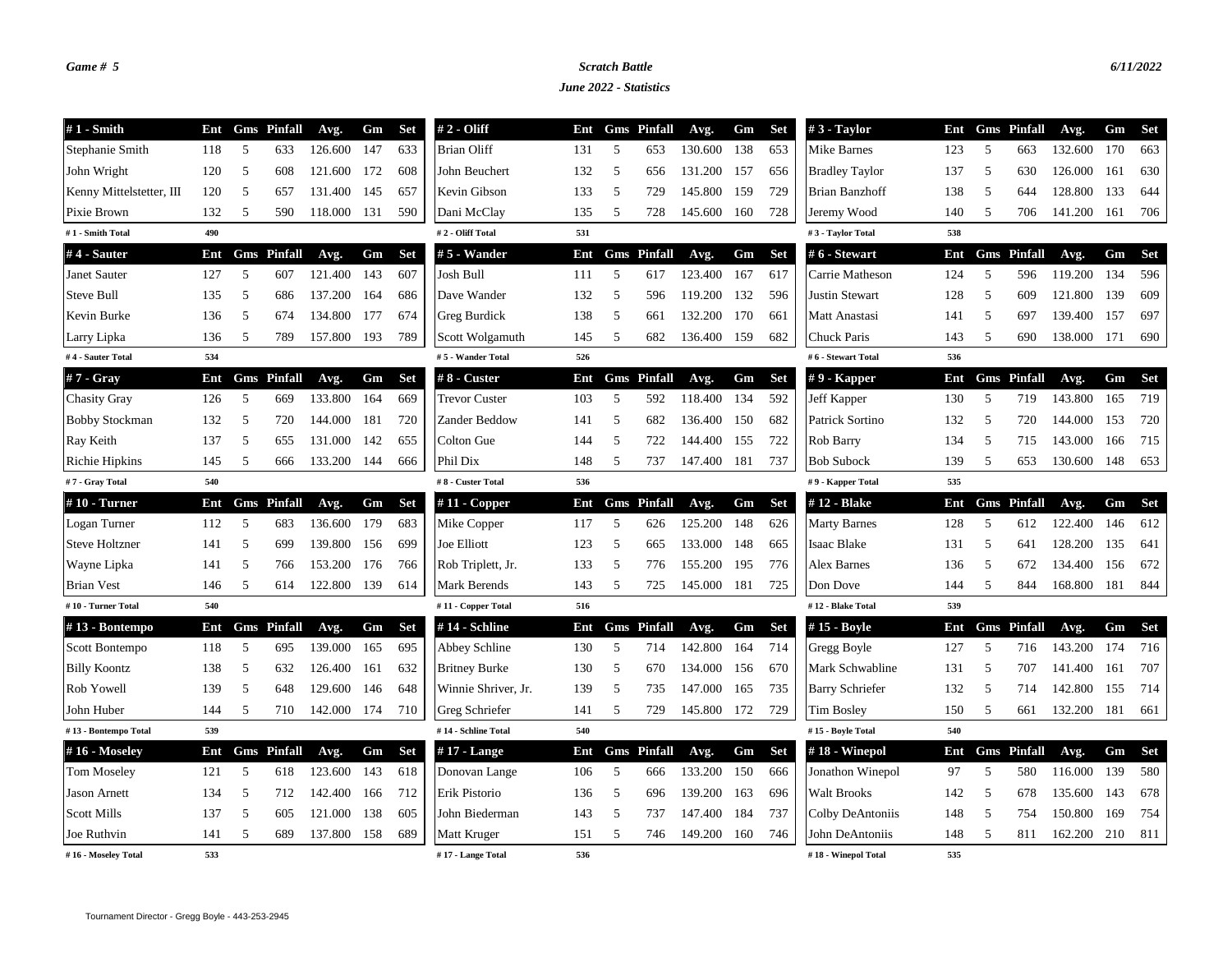## *Game # 5 Scratch Battle 6/11/2022*

*June 2022 - Statistics*

| #19 - Sisk               | Ent |   | <b>Gms</b> Pinfall | Avg.        | Gm  | Set        | $#20$ - Harvey         | Ent |   | <b>Gms</b> Pinfall | Avg.        | Gm  | <b>Set</b> | $#21$ - Gregory        |     |    | Ent Gms Pinfall    | Avg.    | Gm  | Set        |
|--------------------------|-----|---|--------------------|-------------|-----|------------|------------------------|-----|---|--------------------|-------------|-----|------------|------------------------|-----|----|--------------------|---------|-----|------------|
| Mike Sisk                | 123 | 5 | 683                | 136.600     | 154 | 683        | Thomas Harvey          | 120 | 5 | 686                | 137.200     | 168 | 686        | Marcie Gregory         | 125 | 5  | 631                | 126.200 | 145 | 631        |
| Mike Bertoldi            | 130 | 5 | 649                | 129.800     | 154 | 649        | Matt Warehime          | 131 | 5 | 606                | 121.200     | 141 | 606        | Nick Harmel            | 127 | 5  | 640                | 128.000 | 157 | 640        |
| <b>Scott Mauk</b>        | 141 | 5 | 664                | 132.800     | 152 | 664        | Chuck Cook             | 137 | 5 | 659                | 131.800     | 149 | 659        | RJ Hodges              | 131 | 5  | 597                | 119.400 | 128 | 597        |
| <b>Steve Dryer</b>       | 144 | 5 | 669                | 133.800     | 150 | 669        | Brian Santuccio-Wever  | 143 | 5 | 629                | 125.800     | 140 | 629        | Chris Hook             | 141 | 5  | 679                | 135.800 | 157 | 679        |
| #19 - Sisk Total         | 538 |   |                    |             |     |            | #20 - Harvey Total     | 531 |   |                    |             |     |            | #21 - Gregory Total    | 524 |    |                    |         |     |            |
| #22 - Kromeke            | Ent |   | <b>Gms</b> Pinfall | Avg.        | Gm  | <b>Set</b> | # 23 - Femino          | Ent |   | <b>Gms</b> Pinfall | Avg.        | Gm  | <b>Set</b> | $# 24 - Buckingham$    | Ent |    | <b>Gms</b> Pinfall | Avg.    | Gm  | <b>Set</b> |
| Sean Kromeke             | 121 | 5 | 601                | 120.200     | 160 | 601        | Mia Femino             | 116 | 5 | 629                | 125.800     | 159 | 629        | Nick Green             | 112 | 5  | 629                | 125.800 | 142 | 629        |
| Travelle Johnson         | 127 | 5 | 706                | 141.200     | 161 | 706        | Matt Zoch              | 131 | 5 | 641                | 128.200     | 159 | 641        | Matt Buckingham        | 141 | 5  | 746                | 149.200 | 162 | 746        |
| <b>Jason Saghy</b>       | 142 | 5 | 681                | 136.200     | 148 | 681        | Nicholas Lloyd         | 136 | 5 | 678                | 135.600     | 154 | 678        | Jonathan Green         | 141 | 5  | 771                | 154.200 | 170 | 771        |
| <b>Joey Sears</b>        | 149 | 5 | 766                | 153.200     | 171 | 766        | Chris Kruger, Jr.      | 148 | 5 | 828                | 165.600     | 221 | 828        | Kyle Bull              | 143 | 5  | 647                | 129.400 | 146 | 647        |
| #22 - Kromeke Total      | 539 |   |                    |             |     |            | #23 - Femino Total     | 531 |   |                    |             |     |            | #24 - Buckingham Total | 537 |    |                    |         |     |            |
| #25 - Sellers            | Ent |   | <b>Gms</b> Pinfall | Avg.        | Gm  | <b>Set</b> | #26 - Niedzwicki       | Ent |   | <b>Gms</b> Pinfall | Avg.        | Gm  | <b>Set</b> | # 27 - Welton          |     |    | Ent Gms Pinfall    | Avg.    | Gm  | <b>Set</b> |
| <b>Kylie Sellers</b>     | 110 | 5 | 611                | 122.200     | 149 | 611        | Andrea Niedzwicki      | 120 | 5 | 603                | 120.600     | 134 | 603        | <b>Russ Welton</b>     | 125 | 5  | 575                | 115.000 | 143 | 575        |
| Jeramie Killingsworth    | 132 | 5 | 692                | 138.400     | 162 | 692        | Gary McKinsey          | 135 | 5 | 616                | 123.200     | 153 | 616        | Dave Jones             | 127 | 5  | 616                | 123.200 | 140 | 616        |
| John Davis, Jr.          | 142 | 5 | 682                | 136.400     | 180 | 682        | Mike Manns             | 141 | 5 | 677                | 135.400     | 177 | 677        | <b>Bill Collison</b>   | 141 | 5  | 692                | 138.400 | 147 | 692        |
| <b>Bernie Hipkins</b>    | 154 | 5 | 772                | 154.400     | 181 | 772        | Lisa Huber             | 144 | 5 | 696                | 139.200     | 152 | 696        | <b>Billy Thomas</b>    | 147 | 5  | 691                | 138.200 | 165 | 691        |
| #25 - Sellers Total      | 538 |   |                    |             |     |            | #26 - Niedzwicki Total | 540 |   |                    |             |     |            | #27 - Welton Total     | 540 |    |                    |         |     |            |
| #28 - Quattrocche        | Ent |   | <b>Gms</b> Pinfall | Avg.        | Gm  | <b>Set</b> | # 29 - Cohen           | Ent |   | <b>Gms</b> Pinfall | Avg.        | Gm  | <b>Set</b> | #30 - Louth            | Ent |    | <b>Gms</b> Pinfall | Avg.    | Gm  | Set        |
| <b>Chuck Quattrocche</b> | 129 | 5 | 656                | 131.200     | 152 | 656        | Melissa Mahoney        | 128 | 5 | 705                | 141.000     | 150 | 705        | <b>Spencer Mahoney</b> | 108 | 5  | 606                | 121.200 | 139 | 606        |
| <b>Jason Sauter</b>      | 134 | 5 | 703                | 140.600     | 161 | 703        | Tara Cohen             | 130 | 5 | 628                | 125.600     | 141 | 628        | Chris Louth            | 134 | 5  | 683                | 136.600 | 160 | 683        |
| <b>Steve Rowley</b>      | 135 | 5 | 664                | 132.800     | 147 | 664        | Rebecca Dove Kendall   | 135 | 5 | 688                | 137.600     | 173 | 688        | Rob Hanley             | 140 | -5 | 729                | 145.800 | 181 | 729        |
| Erik Pellett             | 139 | 5 | 620                | 124.000     | 145 | 620        | Jill Manns             | 142 | 5 | 622                | 124.400     | 140 | 622        | Daniel Mahoney         | 140 | 5  | 743                | 148.600 | 166 | 743        |
| #28 - Quattrocche Total  | 537 |   |                    |             |     |            | #29 - Cohen Total      | 535 |   |                    |             |     |            | #30 - Louth Total      | 522 |    |                    |         |     |            |
| #31 - Watson             | Ent |   | <b>Gms</b> Pinfall | Avg.        | Gm  | <b>Set</b> | $#32$ - Bright         | Ent |   | <b>Gms</b> Pinfall | Avg.        | Gm  | <b>Set</b> | #33 - Vallinas         | Ent |    | <b>Gms</b> Pinfall | Avg.    | Gm  | Set        |
| Chris Watson             | 124 | 5 | 705                | 141.000     | 169 | 705        | <b>Bill Bright</b>     | 124 | 5 | 656                | 131.200     | 142 | 656        | Mike Vallinas          | 130 | 5  | 660                | 132.000 | 159 | 660        |
| John Martin              | 126 | 5 | 654                | 130.800     | 140 | 654        | Johnny Wilson          | 129 | 5 | 682                | 136.400     | 147 | 682        | <b>Scott Phillips</b>  | 132 | 5  | 709                | 141.800 | 166 | 709        |
| <b>Chuck Hicks</b>       | 134 | 5 | 636                | 127.200     | 152 | 636        | Kevin Roycroft         | 134 | 5 | 635                | 127.000     | 136 | 635        | Michael Schaeffer      | 136 | 5  | 701                | 140.200 | 146 | 701        |
| Chris Veschusio          | 139 | 5 | 618                | 123.600 143 |     | 618        | Mark Klingelhofer      | 147 | 5 | 811                | 162.200 179 |     | 811        | Daniel Dryden          | 138 | 5  | 615                | 123.000 | 147 | 615        |
| #31 - Watson Total       | 523 |   |                    |             |     |            | #32 - Bright Total     | 534 |   |                    |             |     |            | #33 - Vallinas Total   | 536 |    |                    |         |     |            |
| #34 - Doody              | Ent |   | <b>Gms</b> Pinfall | Avg.        | Gm  | <b>Set</b> | # 35 - Sieck           | Ent |   | <b>Gms</b> Pinfall | Avg.        | Gm  | <b>Set</b> | #36 - Wienner          |     |    | Ent Gms Pinfall    | Avg.    | Gm  | <b>Set</b> |
| <b>Felicity Doody</b>    | 115 | 5 | 663                | 132.600     | 159 | 663        | <b>Becky Sieck</b>     | 125 | 5 | 582                | 116.400     | 129 | 582        | Conner Wienner         | 116 | 5  | 591                | 118.200 | 134 | 591        |
| Tommy Miller, Jr.        | 134 | 5 | 652                | 130.400     | 143 | 652        | <b>Kristy Penny</b>    | 128 | 5 | 656                | 131.200     | 148 | 656        | <b>Bill Fox</b>        | 131 | 5  | 642                | 128.400 | 174 | 642        |
| <b>Steve Baker</b>       | 137 | 5 | 715                | 143.000     | 170 | 715        | Lucas Penny            | 141 | 5 | 601                | 120.200     | 134 | 601        | Dennis Ober            | 134 | 5  | 651                | 130.200 | 155 | 651        |
| Dylan Hanshew            | 142 | 5 | 669                | 133.800     | 162 | 669        | James Simon            | 142 | 5 | 661                | 132.200     | 147 | 661        | Andy Gerhard           | 145 | 5  | 748                | 149.600 | 174 | 748        |
| #34 - Doody Total        | 528 |   |                    |             |     |            | #35 - Sieck Total      | 536 |   |                    |             |     |            | #36 - Wienner Total    | 526 |    |                    |         |     |            |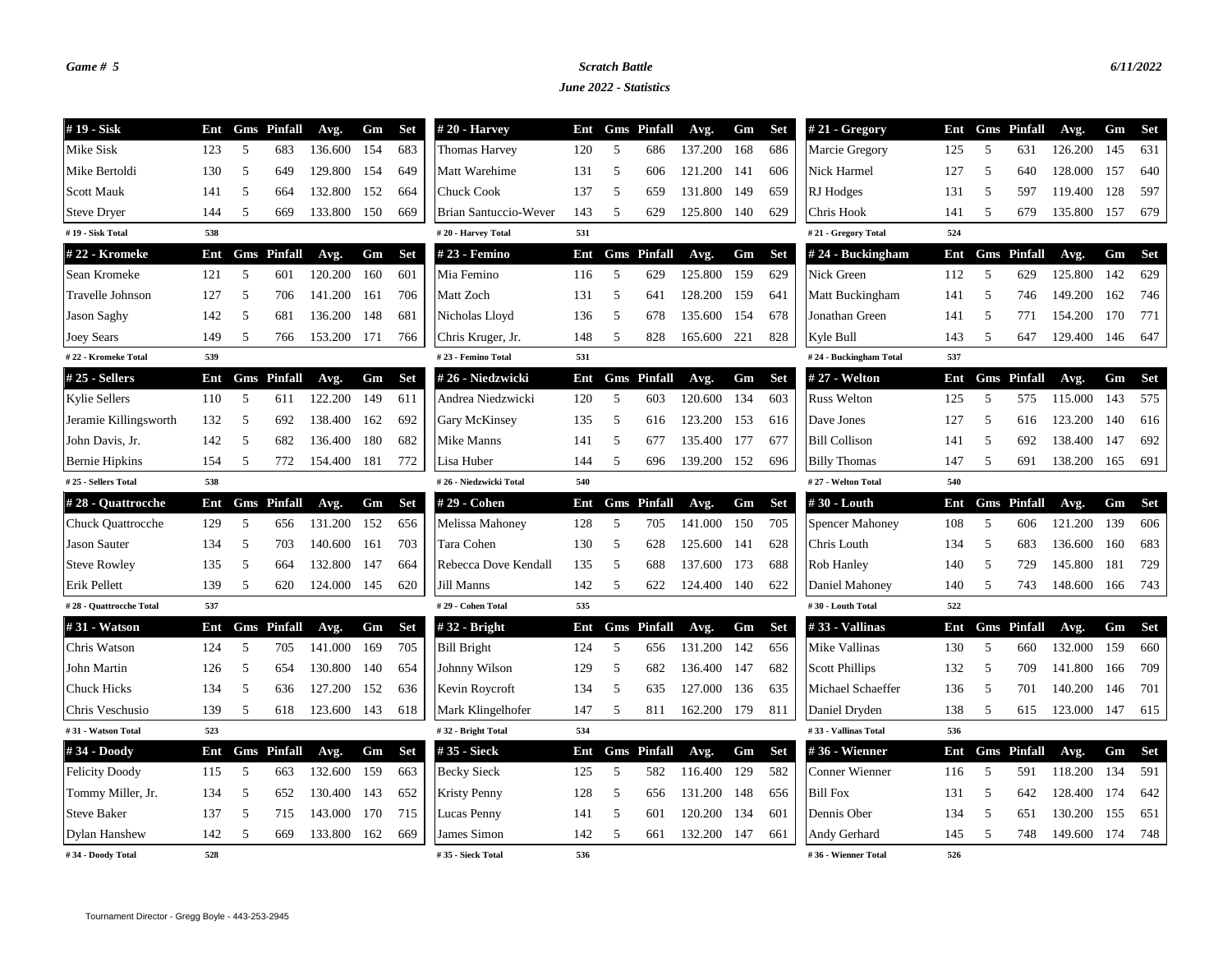## *June 2022 - Game 5 Results Scratch Battle*

| $#1$ - Smith             | Gm  | # 2 - Oliff           | Gm  | $#3$ - Taylor          | Gm  | $#4$ - Sauter         | Gm  | # 5 - Wander         | Gm  | #6 - Stewart           | Gm  |
|--------------------------|-----|-----------------------|-----|------------------------|-----|-----------------------|-----|----------------------|-----|------------------------|-----|
| Stephanie Smith          | 126 | <b>Brian Oliff</b>    | 117 | <b>Mike Barnes</b>     | 110 | <b>Janet Sauter</b>   | 143 | <b>Josh Bull</b>     | 102 | Carrie Matheson        | 99  |
| John Wright              | 109 | John Beuchert         | 127 | <b>Bradley Taylor</b>  | 141 | <b>Steve Bull</b>     | 145 | Dave Wander          | 105 | <b>Justin Stewart</b>  | 136 |
| Kenny Mittelstetter, III | 134 | Kevin Gibson          | 149 | <b>Brian Banzhoff</b>  | 129 | Kevin Burke           | 122 | <b>Greg Burdick</b>  | 125 | Matt Anastasi          | 140 |
| Pixie Brown              | 127 | Dani McClay           | 152 | Jeremy Wood            | 126 | Larry Lipka           | 133 | Scott Wolgamuth      | 129 | Chuck Paris            | 114 |
| <b>Total</b>             | 496 | <b>Total</b>          | 545 | <b>Total</b>           | 506 | <b>Total</b>          | 543 | <b>Total</b>         | 461 | <b>Total</b>           | 489 |
| $#7 - Gray$              | Gm  | $#8$ - Custer         | Gm  | $# 9$ - Kapper         | Gm  | $#10$ - Turner        | Gm  | $#11$ - Copper       | Gm  | #12 - Blake            | Gm  |
| <b>Chasity Gray</b>      | 151 | <b>Trevor Custer</b>  | 127 | Jeff Kapper            | 149 | Logan Turner          | 130 | Mike Copper          | 124 | <b>Marty Barnes</b>    | 106 |
| <b>Bobby Stockman</b>    | 152 | Zander Beddow         | 150 | Patrick Sortino        | 138 | <b>Steve Holtzner</b> | 147 | Joe Elliott          | 115 | <b>Isaac Blake</b>     | 135 |
| Ray Keith                | 99  | Colton Gue            | 134 | Rob Barry              | 116 | Wayne Lipka           | 135 | Rob Triplett, Jr.    | 132 | <b>Alex Barnes</b>     | 135 |
| Richie Hipkins           | 140 | Phil Dix              | 181 | <b>Bob Subock</b>      | 143 | <b>Brian Vest</b>     | 130 | <b>Mark Berends</b>  | 181 | Don Dove               | 177 |
| <b>Total</b>             | 542 | <b>Total</b>          | 592 | <b>Total</b>           | 546 | <b>Total</b>          | 542 | <b>Total</b>         | 552 | <b>Total</b>           | 553 |
| #13 - Bontempo           | Gm  | #14 - Schline         | Gm  | #15 - Boyle            | Gm  | #16 - Moseley         | Gm  | #17 - Lange          | Gm  | $#18$ - Winepol        | Gm  |
| Scott Bontempo           | 113 | Abbey Schline         | 132 | Gregg Boyle            | 174 | <b>Tom Moseley</b>    | 113 | Donovan Lange        | 116 | Jonathon Winepol       | 106 |
| <b>Billy Koontz</b>      | 146 | <b>Britney Burke</b>  | 136 | Mark Schwabline        | 134 | <b>Jason Arnett</b>   | 164 | Erik Pistorio        | 163 | <b>Walt Brooks</b>     | 133 |
| Rob Yowell               | 125 | Winnie Shriver, Jr.   | 142 | <b>Barry Schriefer</b> | 154 | <b>Scott Mills</b>    | 120 | John Biederman       | 140 | Colby DeAntoniis       | 137 |
| John Huber               | 139 | Greg Schriefer        | 158 | <b>Tim Bosley</b>      | 181 | Joe Ruthvin           | 133 | Matt Kruger          | 154 | John DeAntoniis        | 112 |
| <b>Total</b>             | 523 | <b>Total</b>          | 568 | <b>Total</b>           | 643 | <b>Total</b>          | 530 | <b>Total</b>         | 573 | <b>Total</b>           | 488 |
| #19 - Sisk               | Gm  | $#20$ - Harvey        | Gm  | #21 - Gregory          | Gm  | #22 - Kromeke         | Gm  | #23 - Femino         | Gm  | #24 - Buckingham       | Gm  |
| Mike Sisk                | 130 | <b>Thomas Harvey</b>  | 115 | Marcie Gregory         | 125 | Sean Kromeke          | 160 | Mia Femino           | 132 | Nick Green             | 126 |
| Mike Bertoldi            | 124 | Matt Warehime         | 118 | Nick Harmel            | 105 | Travelle Johnson      | 125 | Matt Zoch            | 114 | Matt Buckingham        | 148 |
| <b>Scott Mauk</b>        | 128 | <b>Chuck Cook</b>     | 122 | RJ Hodges              | 120 | <b>Jason Saghy</b>    | 139 | Nicholas Lloyd       | 147 | Jonathan Green         | 168 |
| <b>Steve Dryer</b>       | 130 | Brian Santuccio-Wever | 125 | Chris Hook             | 157 | <b>Joey Sears</b>     | 167 | Chris Kruger, Jr.    | 145 | Kyle Bull              | 146 |
| <b>Total</b>             | 512 | <b>Total</b>          | 480 | <b>Total</b>           | 507 | <b>Total</b>          | 591 | <b>Total</b>         | 538 | <b>Total</b>           | 588 |
| $#25$ - Sellers          | Gm  | #26 - Niedzwicki      | Gm  | # 27 - Welton          | Gm  | #28 - Quattrocche     | Gm  | #29 - Cohen          | Gm  | #30 - Louth            | Gm  |
| <b>Kylie Sellers</b>     | 149 | Andrea Niedzwicki     | 109 | <b>Russ Welton</b>     | 120 | Chuck Quattrocche     | 108 | Melissa Mahoney      | 147 | <b>Spencer Mahoney</b> | 101 |
| Jeramie Killingsworth    | 140 | Gary McKinsey         | 104 | Dave Jones             | 140 | Jason Sauter          | 125 | Tara Cohen           | 140 | Chris Louth            | 160 |
| John Davis, Jr.          | 129 | Mike Manns            | 144 | <b>Bill Collison</b>   | 147 | <b>Steve Rowley</b>   | 123 | Rebecca Dove Kendall | 173 | Rob Hanley             | 137 |
| <b>Bernie Hipkins</b>    | 139 | Lisa Huber            | 152 | <b>Billy Thomas</b>    | 124 | Erik Pellett          | 122 | <b>Jill Manns</b>    | 111 | Daniel Mahoney         | 140 |
| <b>Total</b>             | 557 | <b>Total</b>          | 509 | <b>Total</b>           | 531 | <b>Total</b>          | 478 | <b>Total</b>         | 571 | <b>Total</b>           | 538 |
| #31 - Watson             | Gm  | #32 - Bright          | Gm  | #33 - Vallinas         | Gm  | #34 - Doody           | Gm  | #35 - Sieck          | Gm  | #36 - Wienner          | Gm  |
| Chris Watson             | 146 | <b>Bill Bright</b>    | 117 | Mike Vallinas          | 114 | <b>Felicity Doody</b> | 120 | <b>Becky Sieck</b>   | 128 | Conner Wienner         | 134 |
| John Martin              | 121 | Johnny Wilson         | 131 | <b>Scott Phillips</b>  | 166 | Tommy Miller, Jr.     | 126 | <b>Kristy Penny</b>  | 136 | <b>Bill Fox</b>        | 174 |
| <b>Chuck Hicks</b>       | 126 | Kevin Roycroft        | 125 | Michael Schaeffer      | 146 | <b>Steve Baker</b>    | 156 | Lucas Penny          | 103 | Dennis Ober            | 126 |
| Chris Veschusio          | 143 | Mark Klingelhofer     | 179 | Daniel Dryden          | 118 | <b>Dylan Hanshew</b>  | 138 | James Simon          | 141 | Andy Gerhard           | 135 |
|                          |     |                       |     |                        |     |                       |     |                      |     |                        |     |